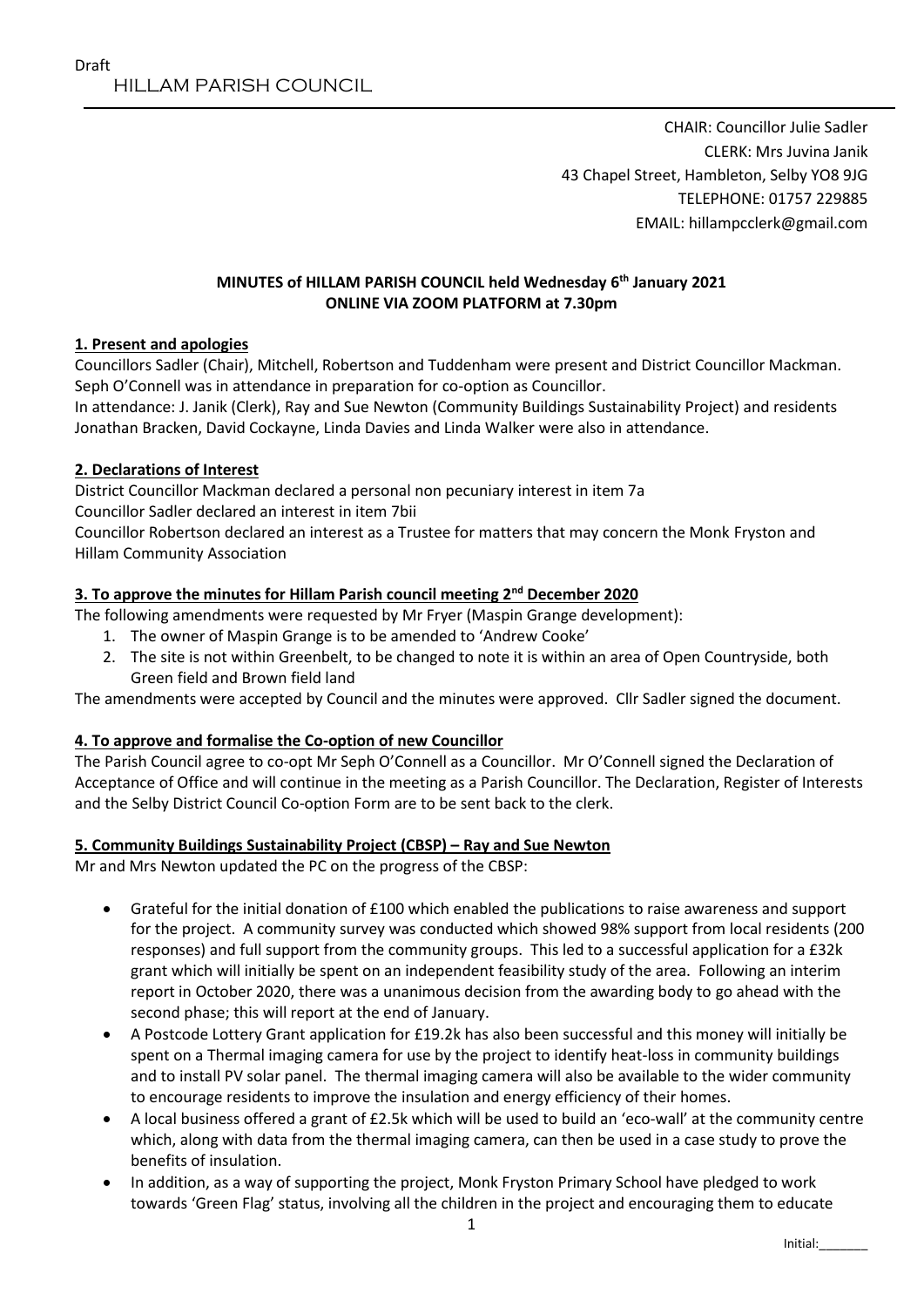Draft

their families also. The school have applied for Salix Energy Efficiency Funding to replace all lights to LED and install a ground source heat pump.

- The Community Association are looking into replacing the gas central heating with a more sustainable alternative, as well as building the eco wall and installing solar PV panels.
- The Church is part of the project and is more challenging. The feasibility study is investigating ways of achieving carbon neutrality without affecting the character of the listed building in the conservation area.
- The Cricket Club and Football Club are working together to implement a sustainable waste water scheme and potentially installing lighting at the pitch on Stocking Lane which is carbon neutral.

The Chair thanked Mr Newton for the update, the PC is very much in support of the project.

# **6. To receive attendees' questions on Agenda Items**

A resident asked what government schemes are available for community groups to apply for funding to help cover the costs of the effects of Covid-19 on the group. **ACTION:** The clerk will forward the relevant links.

## **7. Planning Matters**

- a) Planning Sub Committee
	- i. To approve the Terms of Reference for the Planning Sub-Committee
		- a. It was resolved that a point allowing the reimbursement of reasonable administration costs incurred shall be added and the document will be adopted
- ii. To agree co-option of resident members David Cockayne was co-opted onto the sub-committee, the other residents were still considering the invite to be officially co-opted onto the sub-committee
- iii. Ongoing issues:
	- a. Directions Hearing for the Hillam Lane injunction Wednesday 6<sup>th</sup> January; determined the final Hearing would be given 2 days and the date would be set at the first available date after 30<sup>th</sup> April to allow collection of expert recommendations and statements from all the families involved. Although variations were requested, these were not granted and were instructed to be applied for via the appropriate channels independent of this hearing. A breach of the current injunction is still a criminal offence, breaches should be reported to Planning Enforcement at SDC.
- iv. Planning Consultant Update:
	- a. As agreed last meeting, Mr Vendy has been instructed to carry out the work required to produce PC observations on two Green Belt development applications. He is working alongside SDC and has provided a summary of the basis of his response to the applications. It is unknown as yet whether it is better for the injunction to be determined first or the planning application, this is being reviewed.
- v. Resident's Group Update:
	- a. Flyers summarising the situation and urging residents to make their comments on the applications have been created and distributed by the Resident's Group members to most Hillam, Monk Fryston and Burton Salmon residents. It was suggested Hillam PC could approach Monk Fryston and Burton Salmon PC for a contribution to funding the Planning Consultant. Parish Councillors actioned this suggestion, the clerk will write to both neighbouring Parish Councils.
- b) Applications:
	- i. 2020/1294/TPO | Application for consent to remove 1no Fir Tree (T1) covered by TPO 29/2003 | 3 Pine Tree Lane. **Resolved:** NO OBSERVATIONS

At this point in the meeting Councillor Robertson assumed the position of Chairman as Cllr Sadler had declared an interest and removed herself from the conversation.

ii. 2020/1348/TPO | Crown Thin canopy of two mature Lime trees in rear garden by 20% and remove all epicormic growth covered by TPO 8/1979. **Resolved:** NO OBSERVATIONS

Councillor Sadler resumed as Chair at this point.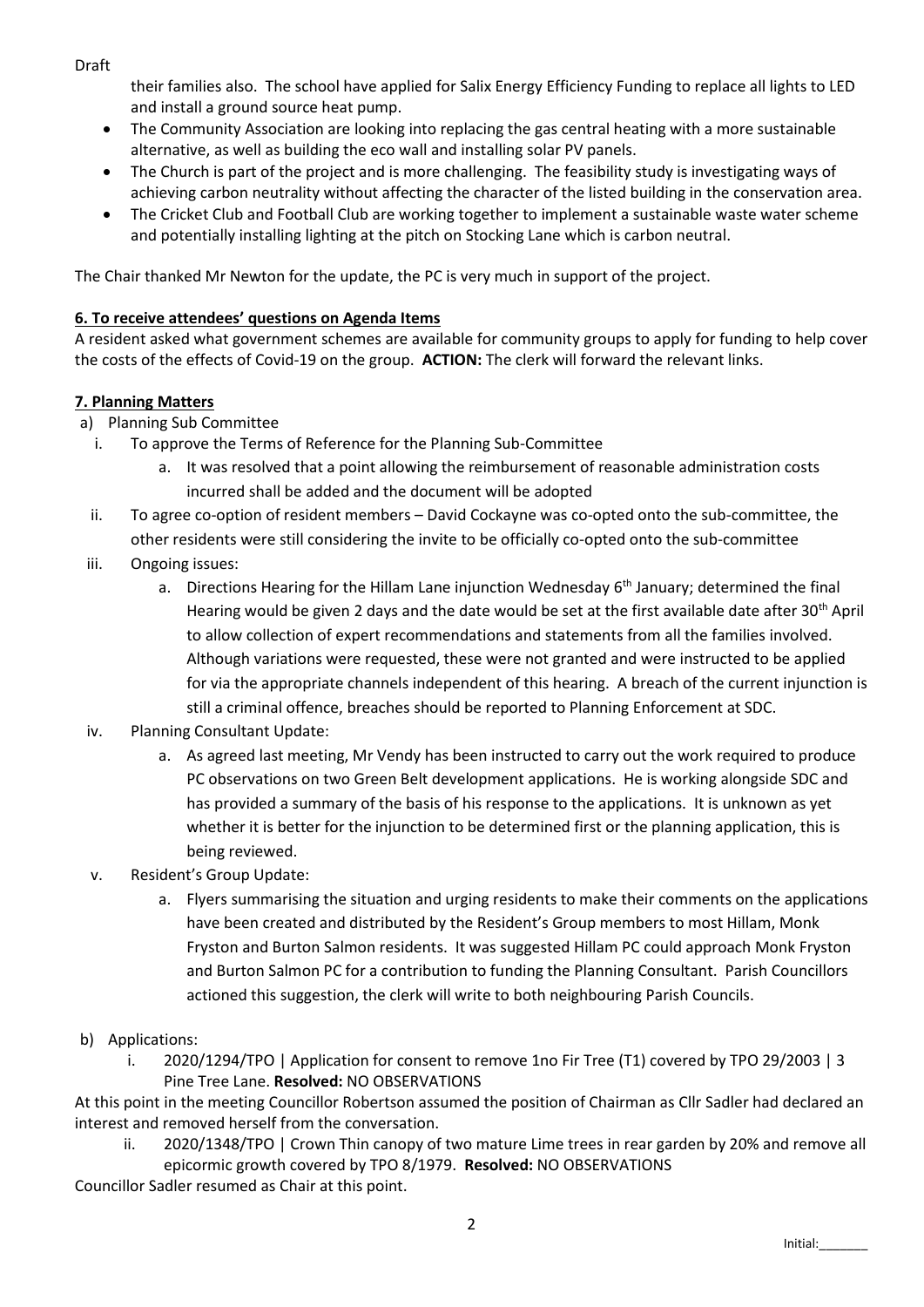- c) Notices of decision
	- i. 2020/1159/S73 | 27 Hillside Close | Granted

## **8. To receive County, District and Parish Councillors updates**

There was no County Councillor in attendance.

District Councillor Mackman:

- As required by government, SDC has now submitted its Unitary Councils proposal of an East/West split. NYCC has submitted its proposal and it is thought another body has submitted a separate proposal.
- Lowfield Road pig farms planning applications will be going to a planning committee meeting as will the Travellers site applications. Cllr Mackman reported that a planning application had been submitted for the development of a barn into a wedding venue at Austfield Lane.
- Preferred options document is due out for consultation at the end of January.

Monk Fryston Education Foundation - Councillor Sadler:

- Monk Fryston Playgroup awarded £500 towards new equipment
- Foundation field footpath cleared a fence is to be installed to keep walkers to the path, the field can then be rented to create revenue
- Grants available to anyone in education who needs funding

## **9. To discuss meeting schedule and ways to maximise contribution from current councillors**

It was brought to the Chair's attention that Wednesday night may not be the most suitable meeting night for the current Councillors. **ACTION:** It was agreed that a preference form will be created and distributed by the clerk to look at alternative options and feasibility. The Chair will broach the subject of meeting attendance and active contributions by way of a letter.

## **10. To agree Clerk appraisal date with staffing committee**

Cllr Lupton , Robertson and Sadler comprise the staffing committee. The meeting should be arranged before the next meeting. **ACTION:** Clerk to arrange meeting time.

## **11. Finance matters**

a) The financial summary was received and the reconciliations were checked against the bank statements. The Chair signed the summary document.

> At the time the reconciliation was sent to councillors, the statement for the savings account had not been received; it was not confirmed where the 3p had come from. The statement had been received by the time of the meeting.